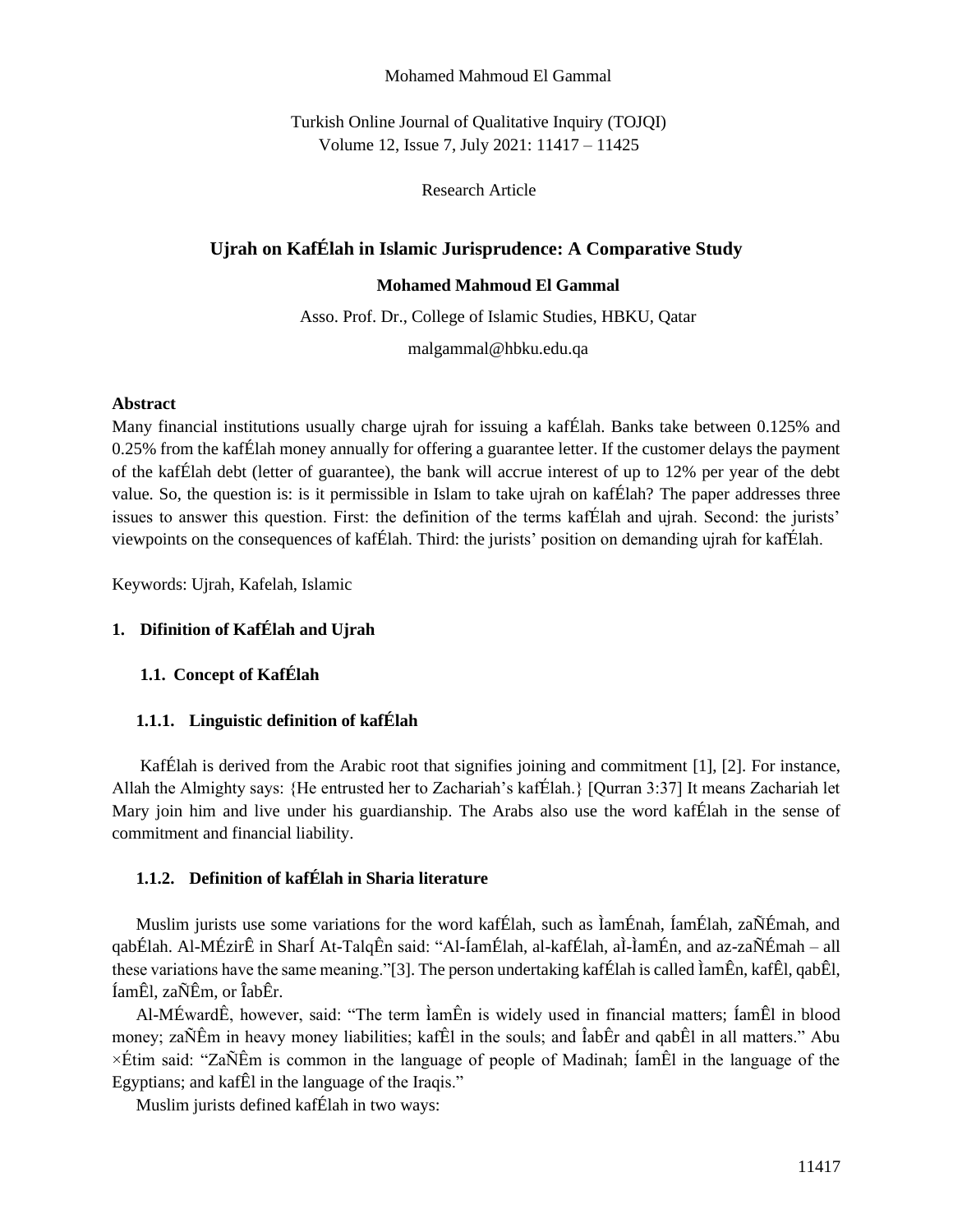First: the majority of MÉlikÊ, ShÉfiÑi, and ×anbalÊ [4], [5] and [6]scholars said that kafÉlah means combining the guarantor's responsibility with the debtor's in paying the debt." The guarantor is responsible for paying the debt; nevertheless, the creditor is entitled to take it only once from either the guarantor or the debtor.

Second:  $\times$ anafÊ scholars stated that kafÉlah means adding responsibility to another in demanding the debt's payment [7]. There is no harm that many people share the responsibility for a debt because it is a legal matter, so it is acceptable that two individuals are accountable for the same subject. What is unacceptable is that a single item exists with more than one person at the same time. That is because a material thing cannot exist in two different places; it must occur in that place or the other [8].

Therefore, the guarantor is not liable for the debt; the creditor has the right only to demand them to settle it so that it urges the debtor to pay his debt. The difference in the two opinions brings about some results. For instance, if the guarantor swears he owes no debt, he shall not break his oath, according to the  $\times$ anafÊ jurists. But according to the majority of jurists, he has broken his oath [9].

## **1.2. Concept of Ujrah**

## **1.2.1.Definition of Ujrah**

Ujrah signifies what the leaser undertakes to pay in return for the benefit used. It refers to the compensation the lessee pays to the lessor in return for the benefit contracted. Ujrah resembles the price in a sale contract. Some scholars said that ujrah refers to the payment for the services humans offer, and kirÉ´ refers to the cost of the benefits derived from non-humans. Sometimes they are used interchangeably.

### **2. Juristic views on kafÉlah's effects:**

KafÉlah, by default, is an act of worship intended for gaining reward from Allah the Almighty or alleviating hardships from friends [10]. Jurists require that a guarantor be competent to spend in charity, which indicates that kafÉlah is categorized under charity-based contracts, not exchange contracts. They say: "KafÉlah cannot be undertaken by those who are incompetent to give charity,"[11] "Only people competent to give charity can make it," [12] and "A guarantee is only accepted from someone whose transactions are valid."[13].

The excellent characteristics of kafÉlah include relieving the lender's distress, who is worried about his money. That is why kafÉlah is a solemn act Allah the Almighty blessed Mary with it, saying: {And He entrusted her to Zachariah's kafÉlah.} [Quran 3:37] Allah enjoined Zachariah to take care of her. Also, Allah named one of His prophets *Öhul-Kifl* when he looked after a group of prophets and saved them from a king who wanted to kill them [14].

Therefore, kafÉlah is a contract based on ease where the element of uncertainty is forgivable. In other words, the guarantor does not need to know what he is precisely committed to doing, and it is enough for him to bear the responsibility in general [15].

Jurists differed about the impact of kafÉlah. Does it result in both the guarantor and the borrower sharing the responsibility for the debt? Or the debt is transferred from the borrower's liability to the guarantor's? There are three opinions on this issue.

First: the majority of MÉlikÊ, ShÉfiÑÊ, and  $\times$ anbalÊ [16], [17] and [18] scholars see that kafÉlah makes debt settlement the responsibility of the guarantor while the debtor is still responsible for it. Both can be requested to repay the debt, and if any of them paid it, the other is discharged of it.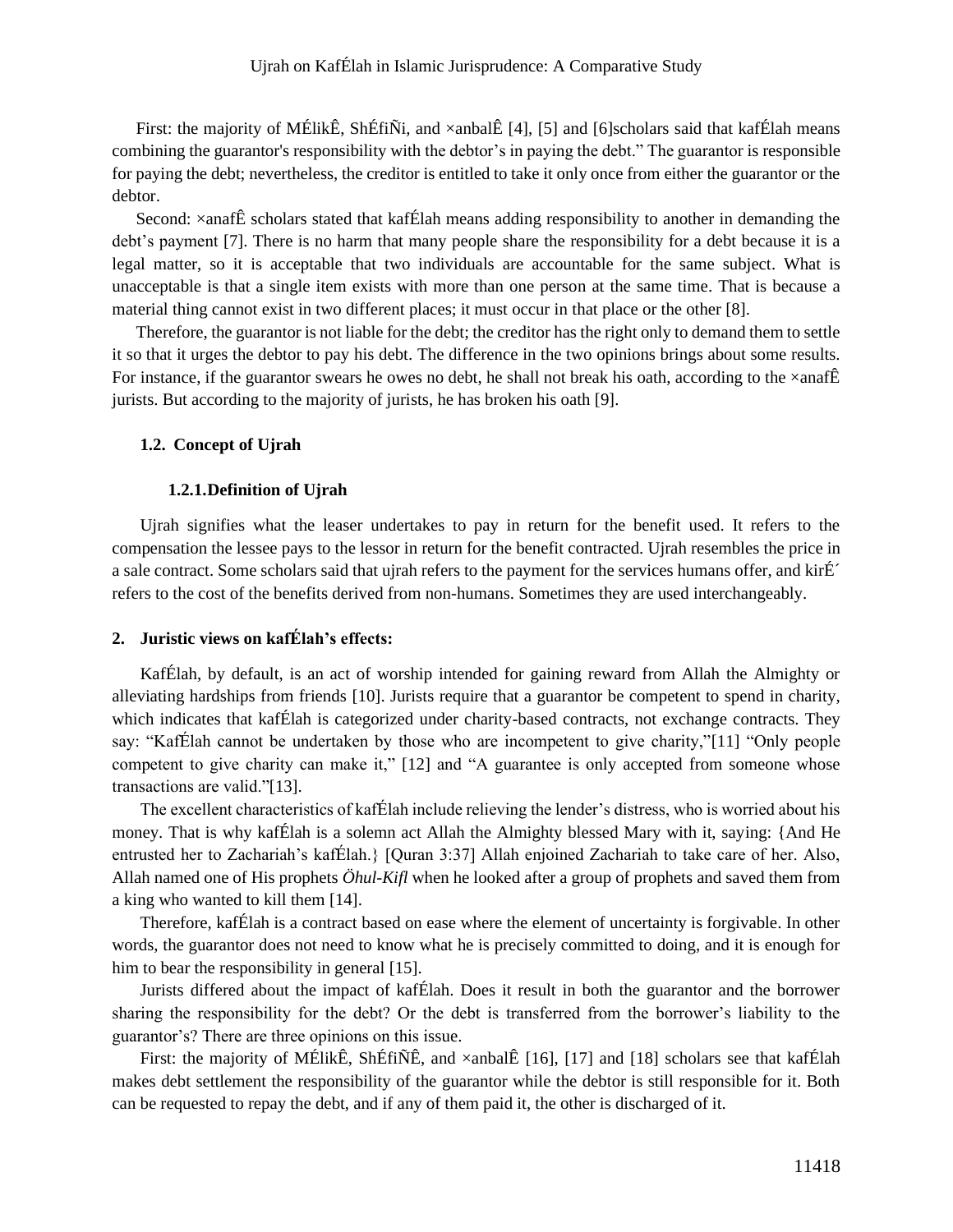Second: ÚÉhirÊ scholars and Abu Thawr view that kafÉlah transfers the debt from the borrower to the guarantor's responsibility [19], and this opinion was reported from Ibn Abi LaylÉ and Ibn Shubrumah [20].

Third: ×anafÊ scholars say kafÉlah entails that the guarantor shares the responsibility with the borrower in demanding to pay only, not in payment itself. It means the debt remains the sole responsibility of the guaranteed person, and the guarantor can only be asked to settle it [21].

The question here is: can the guarantor ask the guaranteed person to pay him the money settled? Jurists have two opinions on this case. First, the majority of  $\times$ anafÊ, MÉlikÊ, ShÉfiÑÊ, [22], [23] and [24] and  $\times$ anbalÊ [25] scholars say that the guarantor volunteers to take the responsibility, not to pay the debt. His commitment to pay the debt is an act of righteousness, but the money he pays on behalf of the borrower remains a debt the latter has to reimburse.

Second: ÚÉhirÊ scholars consider kafÉlah a contract in which someone acquires money for free, such as gifts, charities, and other donations. An exception to this is when the debtor says to the guarantor: "Guarantee the money I owe to someone, and if you paid it on my behalf, I would owe you that money." In this case, the guarantor can request the money he paid because the debtor would be as if he borrowed the money from the guarantor  $[26]$ .  $\times$ anafÊ scholars also adopt this opinion when the person guarantees the debtor without his permission [27].

### **3. Jurists' Views on Legality of Taking Ujrah (Fees) on KafÉlah**

Jurists differed over the legality of charging fees on kafÉlah into three opinions.

First: ×anafÊ, MÉlikÊ, ShÉfiÑÊ, and ×anbalÊ [28], [29], [30] and [31]scholars prohibited the guarantor from taking money in return for kafÉlah.

Second: IsÍÉq ibn RÉhawayh permitted taking ujrah on kafÉlah [32]. Some contemporary scholars approved this view, such as Ali Al-KhafÊf, AbdurrahmÉn ÔsÉ, Abdul-HalÊm MaÍmËd, AbdurrahmÉn As-SaÑdÊ, and AbdullÉh Al-BassÉm [33].

Third: NazÊh ×ammÉd, a contemporary jurist, stated that it is permissible to charge ujrah on kafÉlah in the cases where the kafÉlah and the debt arising from it end immediately. When the debt continues, and the money paid on behalf of the borrower becomes a deferred debt he owes, it is not allowed to take ujrah. Ujrah, in this case, turns to be a stratagem or means to devour RibÉ for postponement, which is forbidden in Islam [34].

#### **Evidence on each view:**

First: The majority of scholars prohibiting taking ujrah on kafÉlah mentioned five proofs.

The first evidence: KafÉlah is neither work nor money and thus charging fees on it is tantamount to wrongfully consuming people's wealth or earning ill-gotten money [35].

Al-×amawÊ said: "The reason for its invalidity is that the kafÉlah is not a work entailing ujrah." As-SarakhsÊ said: "If a man guarantees the debt of someone in return for a sum of money, the compensation is illegal. This ruling was reported from IbrÉhÊm (May Allah have mercy on him). Also, it is equal to bribery, which is forbidden in Islam. The borrower does not have to pay extra money for requesting the kafÉlah, and it is not permissible to impose compensation on him for it." [36] Ad-DardÊr said: "The rationale behind the prohibition is that if the debtor settled the debt with the creditor, the compensation would be null and void because it pertains to eating up people's property by false means."[37]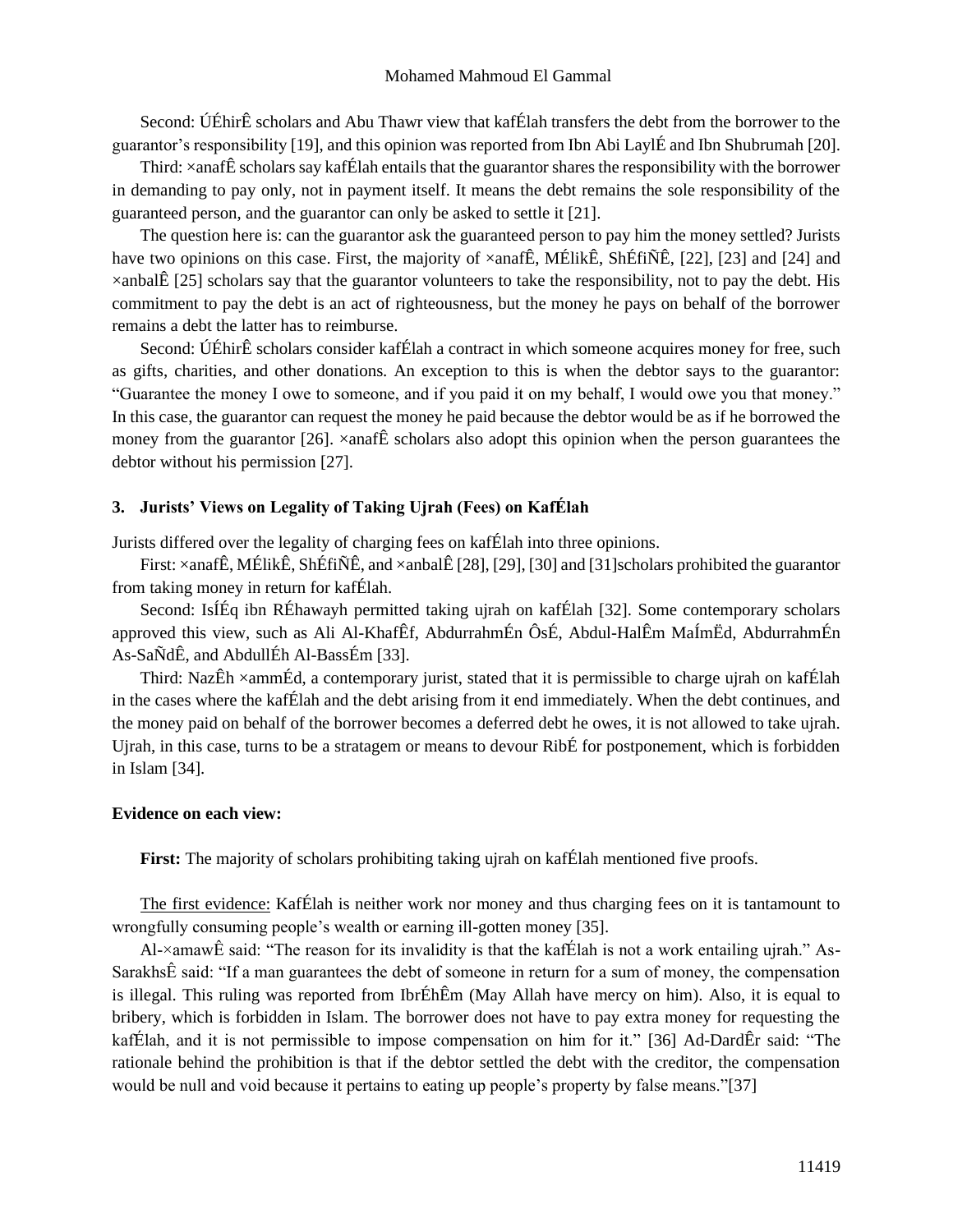## **This evidence could be argued as follows:**

- 1. Considering charging ujrah on kafÉlah as bribery is not correct because bribery refers to what is given to nullify a right or make falsehood right."[38] Or it means: "Paying money to gain what is undeserved or to hurt a Muslim."[39] Charging fees on kafÉlah aims to confirm the debt owed by the borrower so that the creditor can receive his debt from the guarantor if the borrower defaults [40].
- 2. Commitment to undertaking kafÉlah can be exchanged for money and commands fees. Even if it is not a form of work, it is equivalent to work in that both bring about lawful benefits with value [41].

The second evidence: The guarantor demands an amount equal to what he indemnifies. Therefore, if he stipulates compensation or ujrah, he requires an increase over the amount he paid. It becomes as if he gave a loan and profited such an increase from the borrower. In this case, kafÉlah resembles an interestbased loan, which is a forbidden form of RibÉ [42].

## **This evidence could be argued as follows:**

KafÉlah contract differs from a loan in nature and rulings. The former belongs to the documentation contracts, whereas the latter is a contract of acquisition. We cannot call the guaranteed person a borrower from the guarantor or subject him to the same rulings. Only after the guarantor pays the debt does the guaranteed person becomes indebted to the guarantor. But the debtor is not the borrower himself in name or rulings; he is broader than the borrower in general [43]. Therefore, the directives of debt, not the loan, should be implemented. In other words, every loan is a debt, not vice versa. Specifics always necessitate the generalities, not the opposite [44].

The third evidence: Allah made kafÉlah a charitable contract and a righteous deed that should be done for Allah's sake only. A Muslim should not receive compensation for doing good deeds, like prayer and fasting. These acts cannot be a means for worldly gains [45]. Some scholars said: "It pertains to acts of righteousness for which taking ujrah or compensation is banned."[46].

## **This evidence could be argued as follows:**

- 1. Treating kafÉlah as prayer and fasting is neither accurate nor identical. Fasting and prayer are individual obligations a Muslim has to perform as a duty to Allah the Almighty. Undertaking kafÉlah for others is different, and man is not obligated to guarantee others' debts [47].
- 2. Saying that it is impermissible to receive compensation for acts of worship and righteousness needs reconsideration [48]. The Prophet (peace be upon him) allowed Muslims to require ujrah for applying Ruqyah with the Quran [49], and it is an act of worship. ShÉfiÑÊ scholars [50] and latest  $\times$ anafÊ jurists [51] stated that it is permissible to demand ujrah on acts of worship, such as teaching Quran, Azan, leading prayer, and other deeds. This statement was also reported from Imam AÍmad [52].

The majority of jurists [53] held that it is permissible to take ujrah on bathing and enshrouding the dead – acts that are supposed to be done for free, seeking reward from Allah the Almighty. Ibn Taymiyyah permitted taking ujrah on giving testimony [54]. ShÉfiÑÊ scholars approved the permissibility of taking ujrah on some individual obligations, such as rescuing the drowned, teaching Al-FÉtiÍah to the ignorant, and the like [55].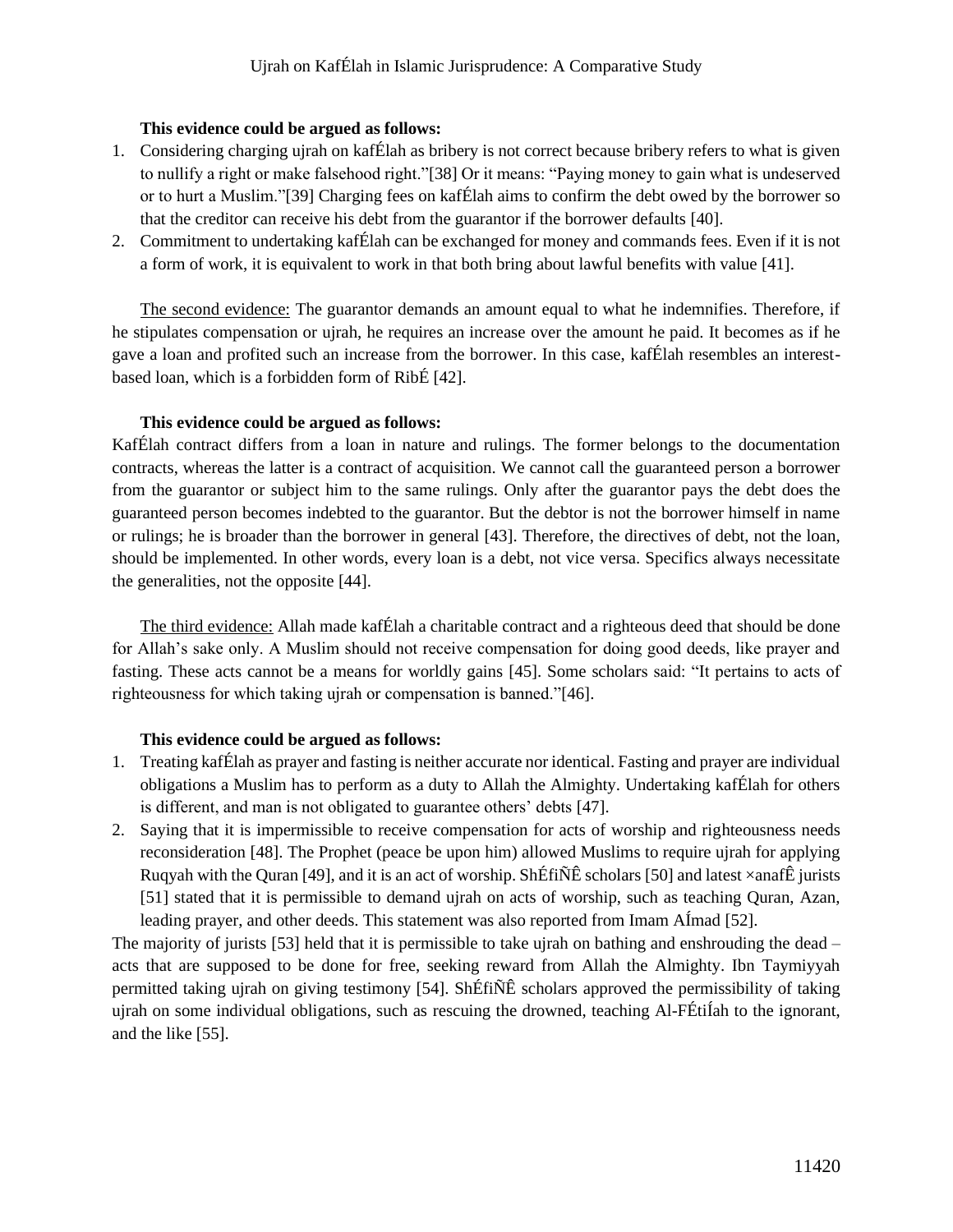The fourth evidence: IjmÉÑ. Ibn Al-MunÌhir said: "All scholars from whom we receive knowledge have unanimously agreed that undertaking ÍamÉlah in return for compensation given to the guarantor is unlawful." [56]

## **This evidence could be argued as follows:**

This IjmÉÑ is contradicted by a statement reported from an early prominent jurist IsÍÉq ibn RÉhawayh who permitted taking ujrah on kafÉlah, and he lived before Ibn Al-MunÌhir (may Allah have mercy on them). Another point is that Ibn Al-MunÌhir was precise when he conveyed the IjmÉÑ, saying: "All scholars from whom we receive knowledge have unanimously agreed that…" and those scholars are not enough to issue the IjmÉÑ [57].

The fifth evidence: Stipulating ujrah in the kafÉlah contract leads to uncertainty, which is forbidden in Islamic Sharia. Al-MÉzirÊ said: "This transaction is categorized under the sales that involve uncertainty because the guarantor who takes ten for guaranteeing one hundred is unaware if the guaranteed person becomes insolvent or disappears. In this case, the guarantor shall lose one hundred and gains ten only. Another possibility is that he does not pay anything and thus wins the ten."[58].

**Second:** The third opinion stating that it is permissible to charge ujrah on kafÉlah in the cases where the debt arising from it ends immediately drew three proofs [59].

The first evidence is that commitment to undertaking kafÉlah in itself brings about lawful benefits with value approved by the Sharia and can thus be exchanged for money. Therefore,  $\times$ anafÊ and  $\times$ anbalÊ scholars permitted gaining profits in return for a guarantee [60] in al-wËjËh partnership [61]. Also, MÉlikÊ scholars see no harm in taking financial compensation for some non-financial commitments. For example, the husband agrees with his wife not to marry a second wife in return for money [62].

## **This evidence could be argued as follows:**

A commitment commands no verdict; it exists and acquires its ruling from its subject. If the subject matter of the commitment is lawful, the commitment will be permitted as well, such as giving ujrah to the agent for his representation. If not, the commitment will be impermissible, such as paying ujrah to the creditor and guarantor for their loan and guarantee [63].

The second evidence is that kafÉlah used to be a benevolent act, but the change in people's circumstances and customs barred them from volunteering to undertake it. Such a change necessitates permitting to charge ujrah on kafÉlah. The change in law due to the eruption of the times and circumstances is not objectionable. For instance, jurists – in response to the change of time and circumstance – have allowed giving ujrah to the Imam, preacher, muezzin, witness, and teacher of Quran and Fiqh if they practice these skills as a profession [64].

The third evidence is that kafÉlah by default is an act of charity, but it can be transformed into a transaction by mutual agreement [65]. A gift, for example, can become a rewarded gift (sale). Suppose Sharia is not against receiving compensation or profit in donations, which are a basis for all charitable acts. In that case, it should be permissible in other activities that partially resemble the gift a fortiori [66].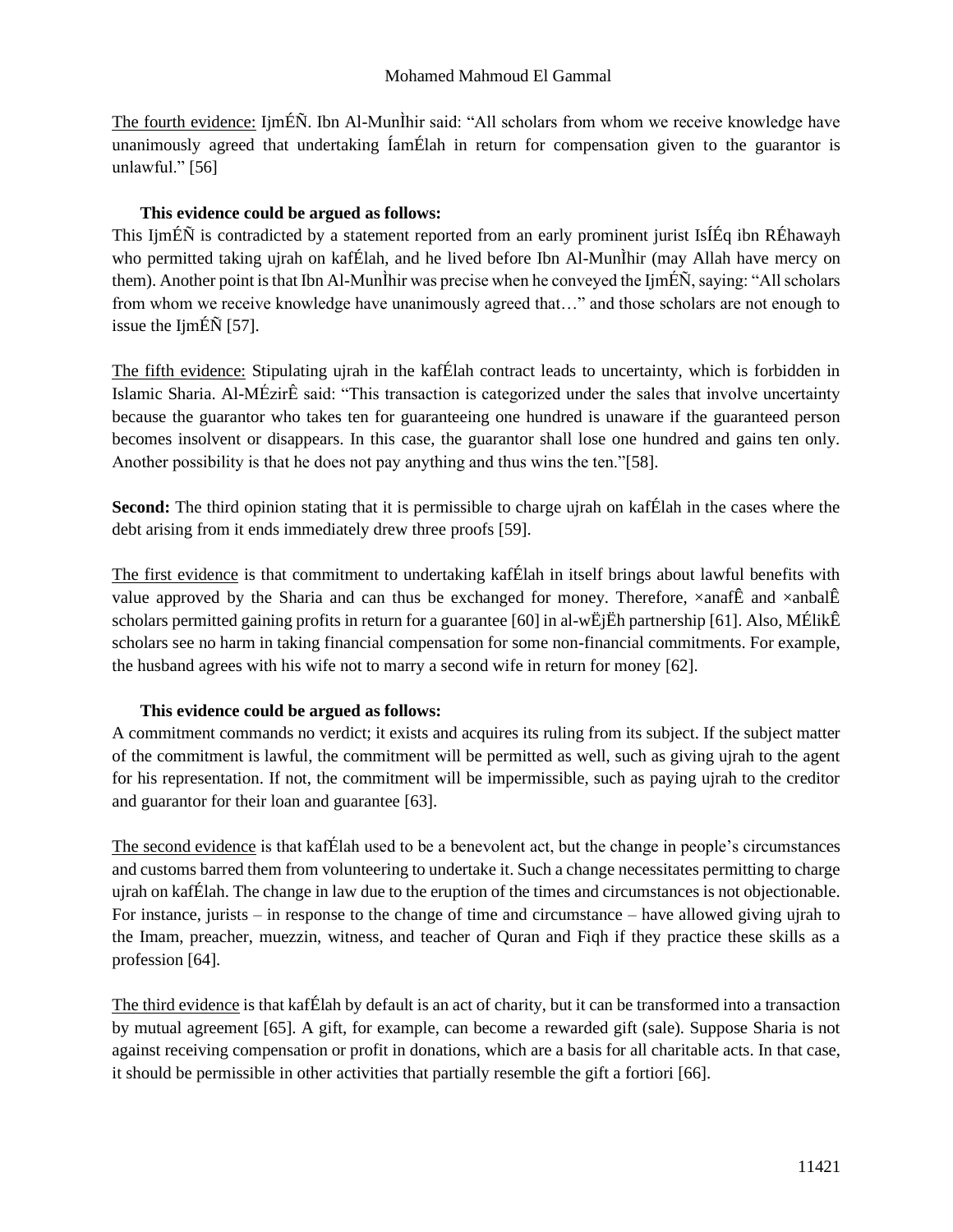## **This evidence could be argued as follows:**

- 1. A gift has changed into a sale of a "rewarded gift", which is an exchange contract permitted by the Sharia, whereas kafÉlah becomes a loan contract for ujrah, which is RibÉ banned by the Sharia. Hence, As-SarakhsÊ said: "KafÉlah is equivalent to lending money [67]." Ad-DusËqÊ said: "If the guarantor indemnified the creditor, he would take the amount he paid plus the compensation, and this is not allowed because it is a loan with interest [68]." Ibn QudÉmah said: "The guarantor has to pay the debt, and the guaranteed person after the payment owes this money to him. It becomes like a loan, so charging any compensation makes the loan rendering a benefit, which is impermissible [69]."
- 2. A rewarded gift is an exchange contract from the outset and not transformed from another transaction [70]. Ibn ÑArafah defined it as "a gift intended for a financial compensation [71]." Al-QÉÌÊ Abdul-WahhÉb said: "A transaction intended for reward or compensation takes the ruling of exchange contracts. It is subject to all sale guidelines except in one aspect: the compensation and its amount may not be specified [72]."

# **4. The Preponderant View**

I support the first opinion that it is forbidden to take ujrah on kafÉlah because their proofs are concrete. Also, the prohibition is built on the principle of Sadd AÌh-ÖharÉ´iÑ [73] that should not be opened or specified without a robust justification.

Ibn Rushd said: "Acts decided through the principles of MaÎÉliÍ and Sadd AÌh-ÖharÉ´iÑ cannot be exempted in individual cases [74]. For instance, a son cannot give testimony in favor of his father based on the principle of AÌh-ÖharÉ´iÑ. The situation remains unchanged even if the testimony is free of any suspicion and conflict of interests [75]."

The second opinion does not mention any evidence, and the third one is unpractical. Even Islamic banks that adopt the principle of gaining profits on all their transactions cannot apply it as it involves risk and loss [76]. Therefore, this opinion is not acceptable because any transaction failing to fulfill its purpose is not permissible.

# **References**

[1] TijÉnÊ Abdul-QÉdir: Journal of King Abdulaziz University: Islamic Economics, vol.9 (1417/1997), vol.11 (1419/1999), vol.12-13 (1420/2000), vol.9, 1997, p162.

[2] See the root "kafala". Al-JawharÊ: AÎ-ØiÍÉÍ; Ibn ManÐËr: LisÉn Al-ÑArab.

[3] Al-×ÉwÊ Al-KabÊr, edited by a group of professors, DÉr Al-Fikr, Beirut, 1414/1994, vol.6, p939.

[4] Quoted from Zakariyyah Al-AnÎÉrÊ in Al-Ghurar Al-BayhÊyyah SharÍ Al-Bahjah Al-WardÊyyah, Al-MaÏbaÑah Al-YamanÊyyah, vol.3, pp.149-150.

[5] AÎ-ØÉwÊ: ×Éshiyyat AÎ-ØÉwÊ Ñala Ash-SharÍ AÎ-ØaghÊr (Bulghat As-SÉlik li Aqrab Al-MasÉlik), edited by Dr. MËÎÏafÉ KamÉl WaÎfÊ, DÉr Al-MaÑÉrif, Egypt, vol.3, p429.

[6] Ibn ×ajar Al-HaytamÊ: TuÍfat Al-MuÍtÉj bi SharÍ Al-MinhÉj with ×Éshiyyat ÑAbdul-×amÊd Ash-ShirwÉnÊ, DÉr IÍyÉ´ At-TurÉth Al-ÑArabÊ, vol.5, p240.

[7] Al-MardÉwÊ: Al-InÎÉf fÊ MaÑrifat Ar-RÉjiÍ min Al-KhilÉf, DÉr IÍyÉ´ At-TurÉth Al-ÑArabÊ, vol.5, p189; Ibn MufliÍ: Al-FurËÑ with TaÎÍÊÍ Al-FurËÑ li Al- MardÉwÊ, ÑÓlam Al-Kutub, Beirut, 4thed., 1985, vol.4, p236.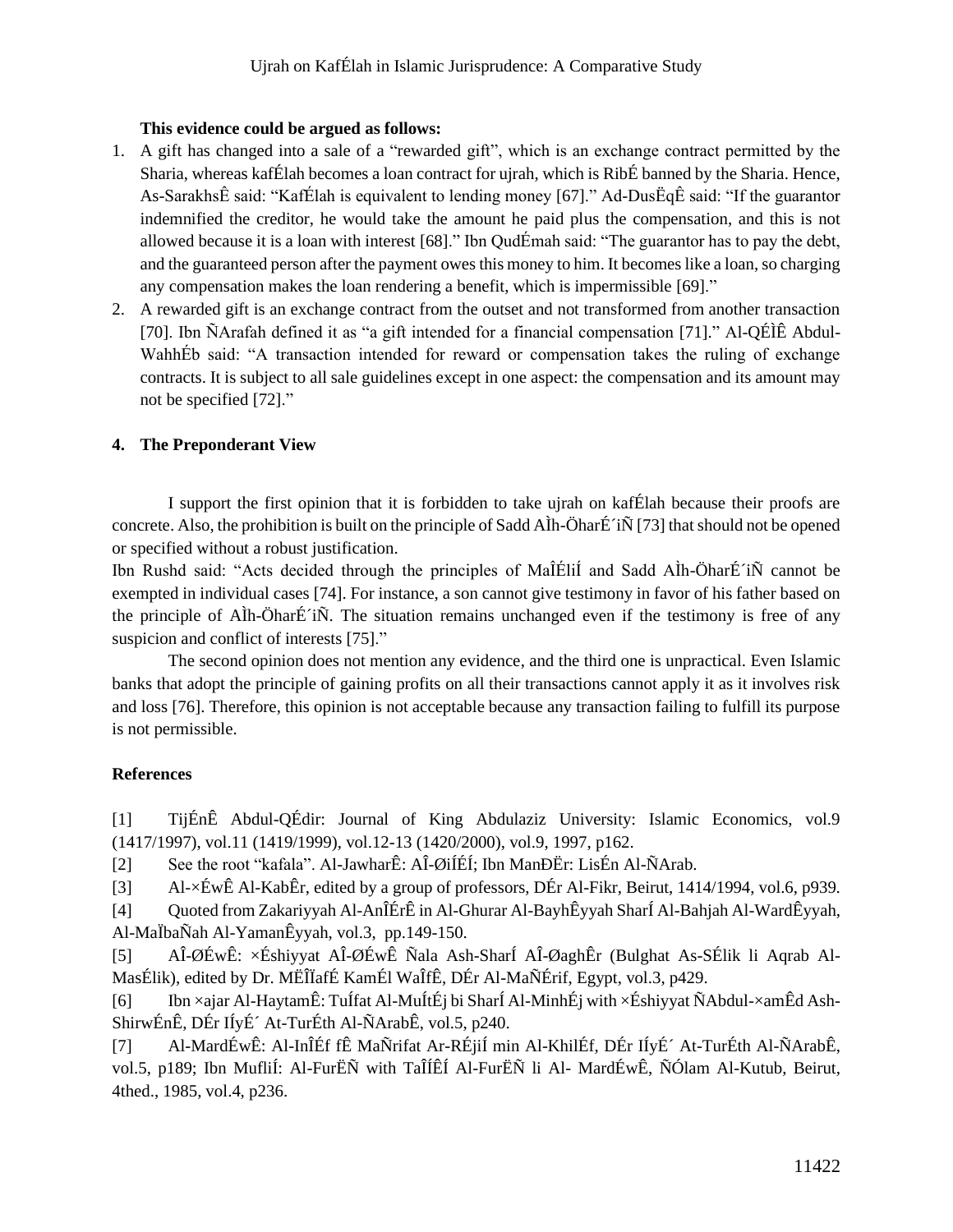[8] Al-KÉsÉnÊ: BadÉ´iÑ AÎ-ØanÉ´ÊÑ fÊ TartÊb Ash-SharÉ´iÑ, DÉr Al-Kutub Al-ÑilmÊyyah, Beirut, 2nd ed., 1986, vol.6, p10; Az-ZaylaÑÊ: TabyÊn Al-×aqÉ´iq SharÍ Kanz Ad-DaqÉ´iq, DÉr Al-KitÉb Al-IslÉmi, 2nd ed., no date, vol.4, p146.

[9] Ibn Al-HumÉm: SharÍ FatÍ Al-QadÊr Ñala SharÍ BidÉyat Al-MubtadÊ, DÉr Al-Fikr, Beirut, vol.7, p163.

[10] Ibn Nujaym: Al-BaÍr Ar-RÉ´iq SharÍ Kanz Ad-DaqÉ´iq (with Ibn ÑÓbdÊn's MinÍat Al-KhÉliq Ñala Al-BaÍr Ar-RÉ´iq), DÉr Al-KitÉb Al-IslÉmi, 2nd ed., vol.6, p223.

- [11] As-SarakhsÊ: Al-MabsËÏ, DÉr Al-MaÑrifah, Beirut, no ed., 1409/1989, vol.26, p27.
- [12] Al-KÉsÉnÊ: BadÉ´iÑ AÎ-ØanÉ´ÊÑ fÊ TartÊb Ash-SharÉ´iÑ, ibid, vol.6, p5.

[13] AÎ-ØÉwÊ: ×Éshiyyat AÎ-ØÉwÊ, ibid, vol.3, p431; Ar-RamlÊ: NihÉyat Al-MuÍtÉj ilÉ SharÍ Al-FÉÐ Al-MinhÉj, DÉr Al-Fikr, Beirut, 1404/1984, vol.4, p434.

[14] Al-BuhËtÊ: KashshÉf Al-QinÉÑ Ñan Matn Al-IqnÉÑ, ÑÓlam Al-Kutub, Beirut, 1403/1983, vol.3, p365.

[15] Ibn Al-HumÉm: SharÍ FatÍ Al-QadÊr Ñala SharÍ BidÉyat Al-MubtadÊ, ibid, vol.7, p162.

[16] Ibid, vol.7, p181.

- [17]  $\times$ Éshiyyat AÎ-ØÉwÊ, ibid, vol.3, p429.
- [18] Al-HaytamÊ: TuÍfat Al-MuÍtÉj, ibid, vol.5, p240.
- [19] Al-MardÉwÊ: Al-InÎÉf, ibid, vol.5, p189; Ibn MufliÍ: Al-FurËÑ, ibid, vol.4, p236.

[20] Ibn ×azm: Al-MuÍallÉ bi Al-AthÉr, edited by Dr. Abdul-GhaffÉr Al-BindÉrÊ, DÉr Al-Kutub Al-ÑIlmiyyah, vol.6, p396.

- [21] Ibn QudÉmah: Al-MughnÊ, DÉr Al-Fikr, Beirut, 1st ed., 1405, vol.4, p351
- [22] As-SarakhsÊ: Al-MabsËÏ, ibid, vol.19, p161.
- [23] Ibid, vol.20, p28.

[24] Al-MawwÉq, At-TÉj wal-IklÊl SharÍ MukhtaÎar KhalÊl, DÉr Al-Kutub Al-ÑIlmiyyah, no edition, no date, vol.7, p41.

[25] ZakarÊyyah Al-AnÎÉrÊ: AsnÉ Al-MaÏÉlib SharÍ RawÌ AÏ-ÙÉlib with ×Éshiiyyat Ar-RamlÊ Al-KabÊr, DÉr Al-KitÉb Al-IslÉmi, vol.2, p249.

- [26] Al-MardÉwÊ: Al-InÎÉf, ibid, vol.5, p189; Ibn MufliÍ: Al-FurËÑ, ibid, vol.4, p236.
- [27] Ibn ×azm: Al-MuÍallÉ bi Al-AthÉr, ibid, vol.6, p396.
- [28] Ibn Nujaym: Al-BaÍr Ar-RÉ´iq, ibid, vol.8, p118.
- [29] As-SarakhsÊ: Al-MabsËÏ, ibid, vol.26, p27.
- [30] MayyÉrah: Al-ItqÉn wal-IíkÉm fÊ SharÍ TuÍfat Al-HukkÉn, DÉr Al-MaÑrifah, Beirut , vol.1, p120.
- [31] Ar-RamlÊ: NihÉyat Al-MuÍtÉj, ibid, vol.4, p456.
- [32] Ibn QudÉmah: Al-MughnÊ, ibid, vol.4, p214.

[33] Al-MÉwardÊ said: "If the borrower asked someone to guarantee him for an amount of money, it would be impermissible. This money cannot be taken, and the guarantee in which fees have been stipulated will be invalid. Is IEq ibn Réhawayh said something different. That is because fees are charged in return for work, and guarantee is not a work deserving fees." Al-×ÉwÊ Al-KabÊr, ibid, vol.6, p971.

[34] Ibn ManÊÑ, AbdullÉh ibn SulaymÉn: At-Ta´mÊn Bayn Al-×alÉl wal-×arÉm (http://www.islamtoday.net.)

[35] Journal of King Abdulaziz University: Islamic Economics, ibid, vol.9, p95.

[36] MayyÉrah: SharÍ MayyÉrah, ibid, vol.1, pp120-121; Al-×aÏÏÉb: MawÉhib Al-JalÊl SharÍ MukhtaÎr KhalÊl, DÉr Al-Fikr, 3rd ed., 1412/1992, vol.4, p391.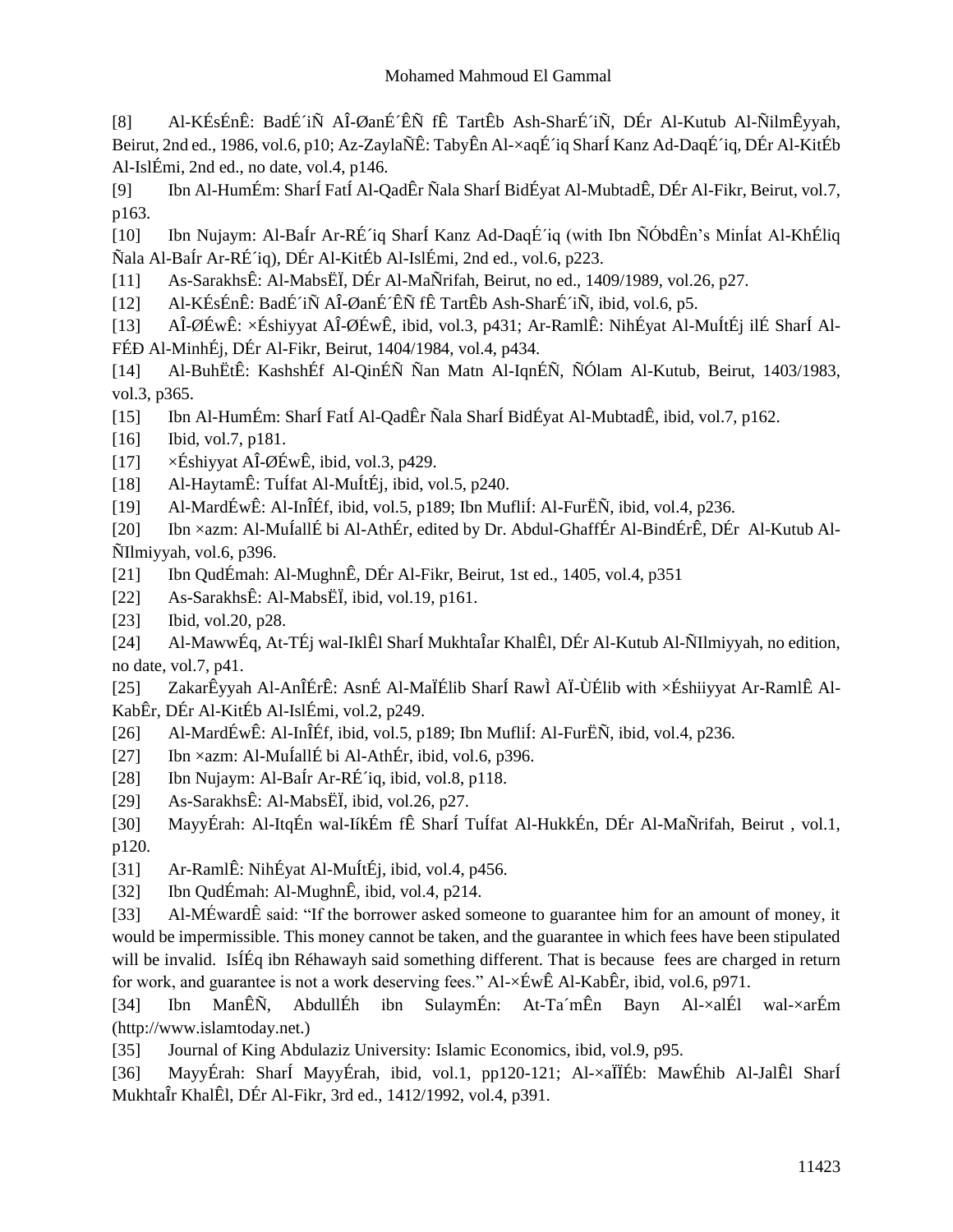- [37] Al-MabsËÏ, ibid, vol.20, p32.
- [38] Ash-SharÍ AÎ-ØaghÊr, ibid, vol.3, p442.

[39] Al-MawsËÑah Al-FiqhÊyyah Al-KËwaytiyyah, ibid, vol.22, p220.

[40] Ibn ×ajar Al-HaytamÊ: Az-ZawÉjir Ñan IqtirÉf Al-KabÉ´ir, DÉr Al-Fikr, 1st ed., 1414/1994, vol.2, p313.

[41] Dr. ×ammÉd NazÊh: Journal of King Abdulaziz University: Islamic Economics, ibid, vol.9, p113. [42] Ibid.

[43] Ibn Nujaym: Al-BaÍr Ar-RÉ´iq, ibid, vol.6, p242; ÑIllÊsh: MinaÍ Al-JalÊl SharÍ MukhtaÎar KhalÊl, DÉr Al-Fikr, Beirut, 1409/1989, vol.6, p229; Al-BuhËtÊ: KashshÉf Al-QinÉÑ, ibid, vol.3, p319.

[44] That is because the debt may arise from a Salam contract, advance sale, damages, or any other reasons for it.

[45] Dr. ×ammÉd NazÊh, ibid, p115.

[46] Al-BÉjÊ: Al-MuntaqÉ SharÍ Al-MËwaÏÏa´, DÉr Al-KitÉb Al-IslÉmÊ, Cairo, 2nd ed., vol.6, p84; Al-MawwÉq, At-TÉj wal-IklÊl, ibid, vol.7, p53.

[47] SharÍ MayyÉrah, ibid, vol.1, p120.

[48] Dr. ×ammÉd NazÊh, Journal of King Abdulaziz University, vol.9, p108.

[49] Ibid, p108.

[50] Ibn ÑAbbÉs reported that some of the companions of the Prophet (peace be upon him) passed by some people staying at a place where there was water, and one of those people had been stung by a scorpion. A man from those staying near the water, came and said to the companions of the Prophet, "Is there anyone among you who can do Ruqyah as near the water there is a person who has been stung by a scorpion." So one of the Prophet's companions went to him and recited Sërat Al-FÉtiÍah for a sheep as his fees. The patient got cured and the man brought the sheep to his companions who disliked that and said, "You have taken wages for reciting Allah's Book." When they arrived at Madinah, they said, 'O Allah's Messenger! (This person) has taken wages for reciting Allah's Book" On that Allah's Messenger (peace be upon him) said, "You are most entitled to take wages for doing a Ruqyah with Allah's Book." Narrated by Al-BukhÉrÊ in his ØaÍÊÍ, Book: AÏ-Ùibb, Chapter: Ash-SharÏ fÊ Ar-Ruqyah bi QaÏÊÑmin Al-Ghanam.

[51] Ash-ShÉfiÑÊ: Al-Umm, DÉr Al-Fikr, Beirut, 1410/1990, vol.2, p140.

[52] Ibn Nujaym: Al-BaÍr Ar-RÉ´iq, ibid, vol.8, p22.

[53] Al-MardÉwÊ: Al-InÎÉf, ibid, vol.1, p409.

[54] Al-KharshÊ: SharÍ Al-KharshÊ ÑalÉ MukhtaÎar KhalÊl, DÉr Øédir, Beirut, vol.7, p23; Ibn Al-Ikhwah Al-QurashÊ: MaÑÉlim Al-Qurbah fÊ MaÑÉlim Al-×isbah, Maktabat Al-MutanabbÊ, Cairo, p75; Az-ZarkashÊ: Al-ManthËr fi Al-QawÉÑid Al-Fiqhiyyah, ibid, vol.3, p31; Ibn MufliÍ: Al-FurËÑ, ibid, vol.2, p258.

[55] Ibn Taymiyyah: Al-FatÉwÉ Al-KubrÉ, DÉr Al-Kutub Al-ÑIlmiyyah, Beirut,, 1st ed., 1408/1987, vol.4, pp208-209.

[56] Al-BujayramÊ: ×Éshiyat Al-BujayramÊ ÑalÉ Al-KhaÏÊb (TuÍfat Al-×abÊb ÑalÉ SharÍ Al-KhaÏÊb), DÉr Al-Fikr, 1415/1995, vol.3, p294.

[57] Ibn Al-MunÌhir An-NaysÉbËrÊ: Al-IshrÉf ÑalÉ MaÌhÉhib ahl Al-ÑIlm, edited by MuÍammad NajÊb SirÉj Ad-DÊn, DÉr Ath-ThaqÉfah, Doha, 1st ed., vol.1, p120.

[58] Ibn ManÊÑ, AbdullÉh ibn SulaymÉn: At-Ta´mÊn Bayn Al-×alÉl wal-×arÉm (http://www.islamtoday.net.)

[59] ÑÔllÊsh: MinaÍ Al-JalÊl SharÍ MukhtaÎar KhalÊl, ibid, vol.6, p229.

[60] Dr. ×ammÉd NazÊh, ibid, pp102-103.